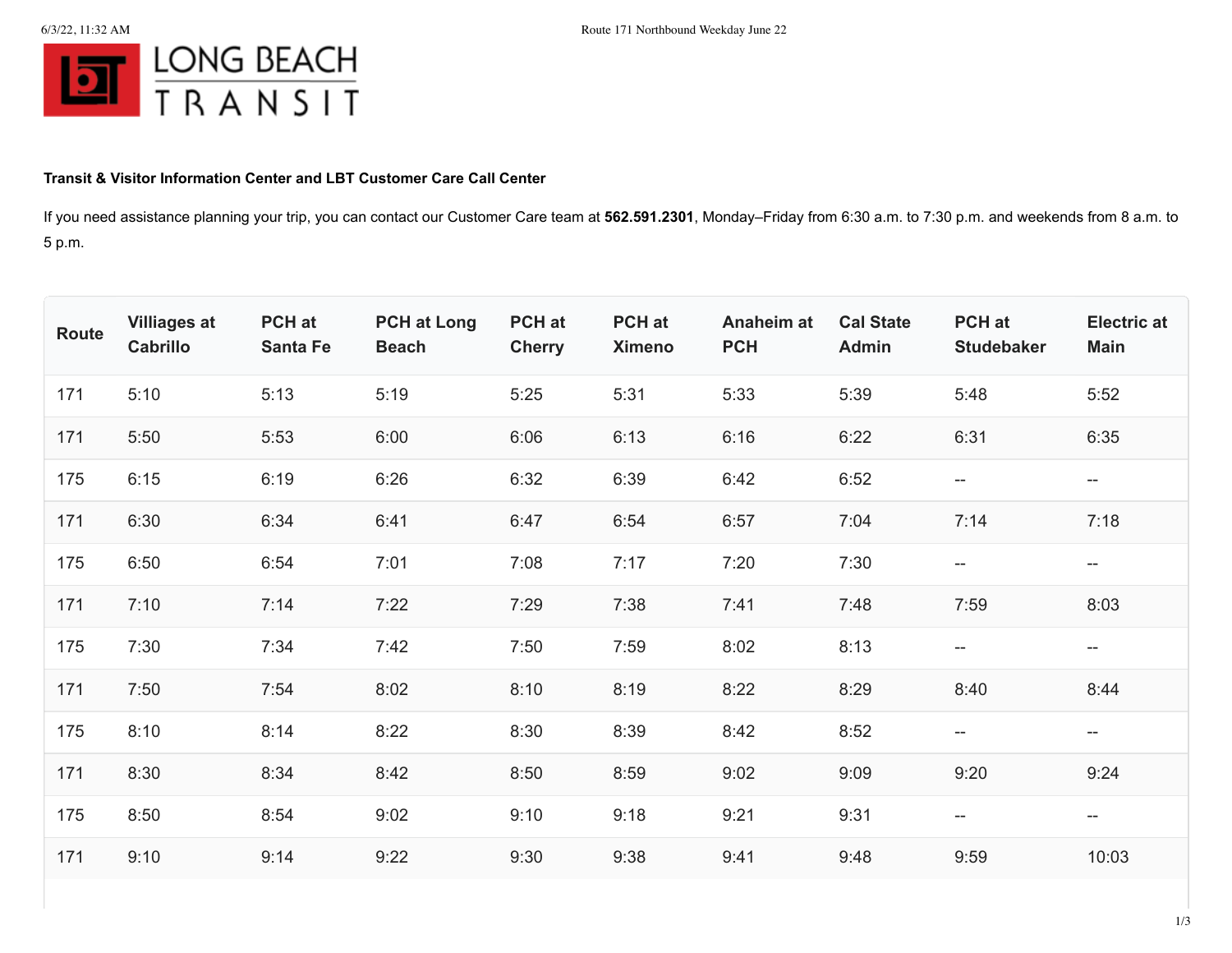## 6/3/22, 11:32 AM Route 171 Northbound Weekday June 22

| Route | <b>Villiages at</b><br>Cabrillo | PCH at<br><b>Santa Fe</b> | <b>PCH at Long</b><br><b>Beach</b> | PCH at<br><b>Cherry</b> | <b>PCH</b> at<br><b>Ximeno</b> | Anaheim at<br><b>PCH</b> | <b>Cal State</b><br><b>Admin</b> | PCH at<br><b>Studebaker</b>                         | <b>Electric at</b><br><b>Main</b>                   |
|-------|---------------------------------|---------------------------|------------------------------------|-------------------------|--------------------------------|--------------------------|----------------------------------|-----------------------------------------------------|-----------------------------------------------------|
| 175   | 9:30                            | 9:34                      | 9:42                               | 9:50                    | 9:58                           | 10:01                    | 10:11                            | $\overline{\phantom{m}}$                            | $\overline{\phantom{a}}$                            |
| 171   | 9:50                            | 9:54                      | 10:02                              | 10:10                   | 10:18                          | 10:21                    | 10:28                            | 10:40                                               | 10:44                                               |
| 175   | 10:10                           | 10:14                     | 10:22                              | 10:30                   | 10:38                          | 10:41                    | 10:51                            | $\overline{\phantom{a}}$                            | $- -$                                               |
| 171   | 10:30                           | 10:34                     | 10:42                              | 10:50                   | 10:58                          | 11:01                    | 11:08                            | 11:20                                               | 11:24                                               |
| 175   | 10:50                           | 10:54                     | 11:02                              | 11:10                   | 11:18                          | 11:21                    | 11:32                            | $\overline{\phantom{m}}$                            | $\overline{\phantom{a}}$                            |
| 171   | 11:10                           | 11:14                     | 11:22                              | 11:30                   | 11:39                          | 11:42                    | 11:49                            | 12:01                                               | 12:05                                               |
| 175   | 11:30                           | 11:35                     | 11:43                              | 11:51                   | 12:00                          | 12:03                    | 12:14                            | $\overline{\phantom{a}}$                            | $- -$                                               |
| 171   | 11:50                           | 11:55                     | 12:03                              | 12:11                   | 12:20                          | 12:23                    | 12:30                            | 12:42                                               | 12:46                                               |
| 175   | 12:10                           | 12:15                     | 12:23                              | 12:31                   | 12:40                          | 12:43                    | 12:54                            | $- -$                                               | $\overline{\phantom{a}}$                            |
| 171   | 12:30                           | 12:35                     | 12:43                              | 12:51                   | 1:00                           | 1:03                     | 1:10                             | 1:22                                                | 1:26                                                |
| 175   | 12:50                           | 12:55                     | 1:03                               | 1:11                    | 1:20                           | 1:23                     | 1:34                             | $\hspace{0.05cm} -\hspace{0.05cm} -\hspace{0.05cm}$ | $- -$                                               |
| 171   | 1:10                            | 1:15                      | 1:23                               | 1:31                    | 1:40                           | 1:43                     | 1:50                             | 2:02                                                | 2:06                                                |
| 175   | 1:30                            | 1:35                      | 1:43                               | 1:51                    | 2:00                           | 2:03                     | 2:14                             | $- -$                                               | $- -$                                               |
| 171   | 1:50                            | 1:55                      | 2:03                               | 2:11                    | 2:20                           | 2:23                     | 2:30                             | 2:42                                                | 2:46                                                |
| 175   | 2:10                            | 2:15                      | 2:23                               | 2:31                    | 2:40                           | 2:43                     | 2:54                             | $-\!$                                               | $\hspace{0.05cm} -\hspace{0.05cm} -\hspace{0.05cm}$ |
| 171   | 2:30                            | 2:36                      | 2:44                               | 2:52                    | 3:01                           | 3:04                     | 3:11                             | 3:23                                                | 3:27                                                |
| 175   | 2:50                            | 2:56                      | 3:04                               | 3:12                    | 3:21                           | 3:24                     | 3:35                             |                                                     | $\hspace{0.05cm}--\hspace{0.05cm}$                  |
| 171   | 3:10                            | 3:16                      | 3:24                               | 3:32                    | 3:41                           | 3:44                     | 3:51                             | 4:03                                                | 4:07                                                |